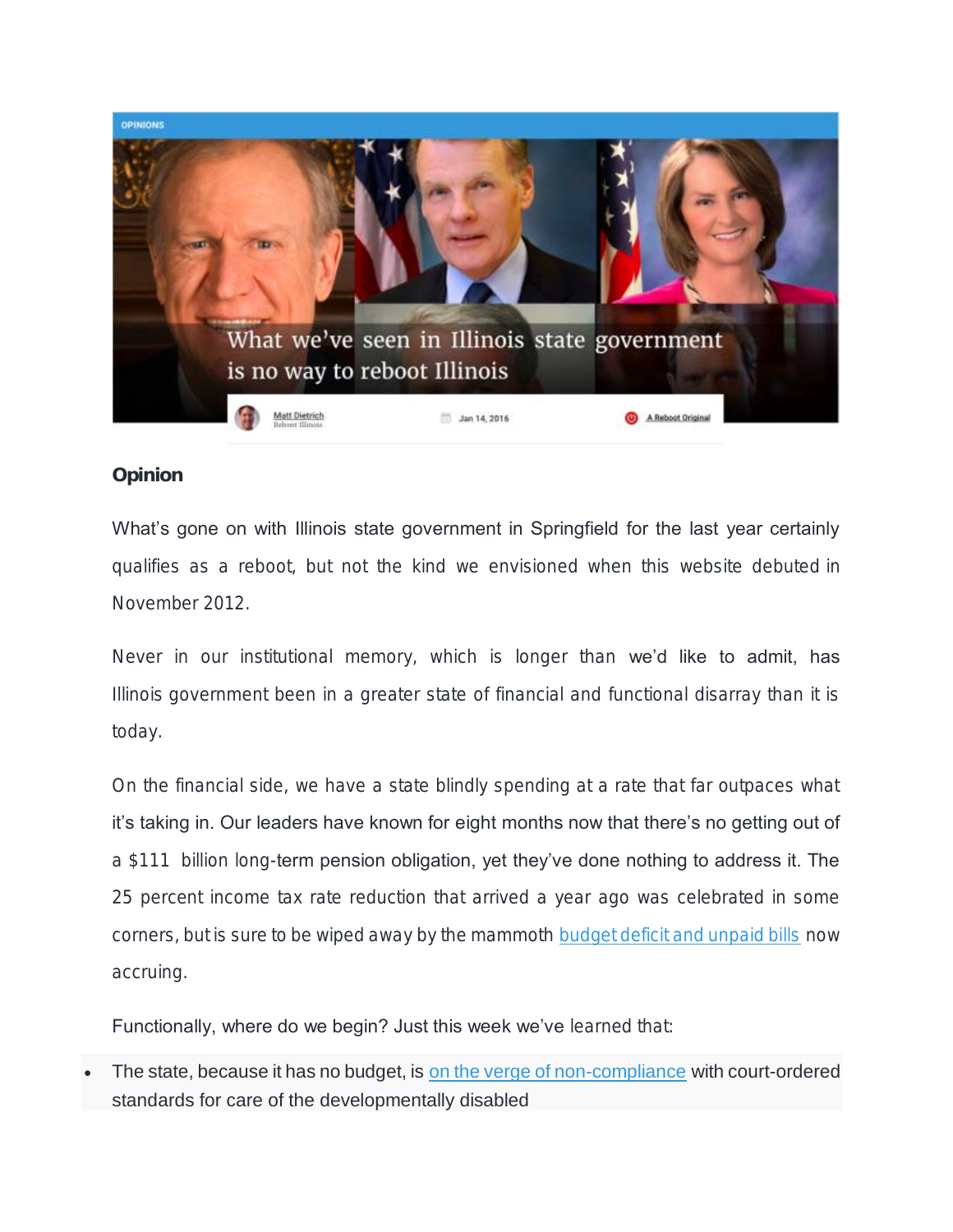- *Hundreds of elderly Illinoisans who have avoided nursing homes because statesubsidized caregivers help them stay in their homes are [about to lose those caregivers](https://www.google.com/url?sa=t&rct=j&q=&esrc=s&source=web&cd=1&cad=rja&uact=8&ved=0ahUKEwjz1a7v_anKAhWDJiYKHfPrAxEQFggdMAA&url=http%3A%2F%2Fwww.chicagotribune.com%2Fsuburbs%2Fdaily-southtown%2Fnews%2Fct-sta-kadner-senior-home-care-st-0114-20160113-column.html&usg=AFQjCNFvC1LLVXPYvMZ4qBeqksEh8j3Nwg&sig2=6kSfURpyuDsDqQDAyLbdqQ)*
- *The state has [withdrawn financial aid](http://www.nwitimes.com/news/local/govt-and-politics/democratic-senators-propose-new-bill-to-fund-map-grants/article_7a967c4c-0f9e-588a-88ed-1a3c7caf2945.html) promised to 125,000 low-income college students this academic year, jeopardizing their college careers and in many cases forcing students to take on more debt to stay in school*
- *General Electric [took Illinois' government dysfunction into account](https://www.google.com/url?sa=t&rct=j&q=&esrc=s&source=web&cd=1&cad=rja&uact=8&ved=0ahUKEwj-6ZepgqrKAhUE7yYKHXHRAY0QqQIIHTAA&url=http%3A%2F%2Fwww.chicagotribune.com%2Fbusiness%2Fct-ge-headquarters-boston-20160113-story.html&usg=AFQjCNHTRtTVvIhIVJtzw3F2yJ2Xb4aISw&sig2=DZZ-9a6ViIW9d0OFwilfsg&bvm=bv.111677986,d.eWE) when rejecting Chicago as its new corporate headquarters*

The harm being inflicted by the budget standoff is too vast to itemize. (We've created a [map](http://www.rebootillinois.com/2016/01/08/top-lists/rebootil/think-the-illinois-budget-crisis-isnt-having-an-effect-then-you-need-to-see-this/51102/) to record other examples as we find them, though it's far from inclusive.)

Gov. Bruce Rauner has said all this is short-term pain that will lead to long-term gain in the form of business and legal reforms he believes are necessary to revitalize Illinois' job market. House Speaker Michael Madigan says those reforms will diminish the standard of living of the middle class and aren't related to the budget.

At one time, I believed both sides had valid points. But more than six months into this deadlock, the pain no longer is short-term. College students who drop out because they lost financial assistance may never re-enroll. Elderly people who must move into nursing homes may have no home to return to if caregiver funding ever is restored.

Both sides have found very effective arguments for blaming the other, but no one involved in prolonging this crisis is helping the middle class.

A perfect example of this problem played out Wednesday in Springfield. Three Democratic senators [introduced a bill](http://www.ilga.gov/legislation/99/SB/PDF/09900SB2226lv.pdf) to restore \$168 million in Monetary Award Program funding for low-income college students. Some 125,000 students had been promised MAP grants averaging \$2,700 each before the school year, but the budget standoff meant the money never arrived. Sen. Pat McGuire, D-Joliet, said officials from City Colleges of Chicago said the school had lost 1,200 students between the fall and spring semesters because their MAP funding had not arrived.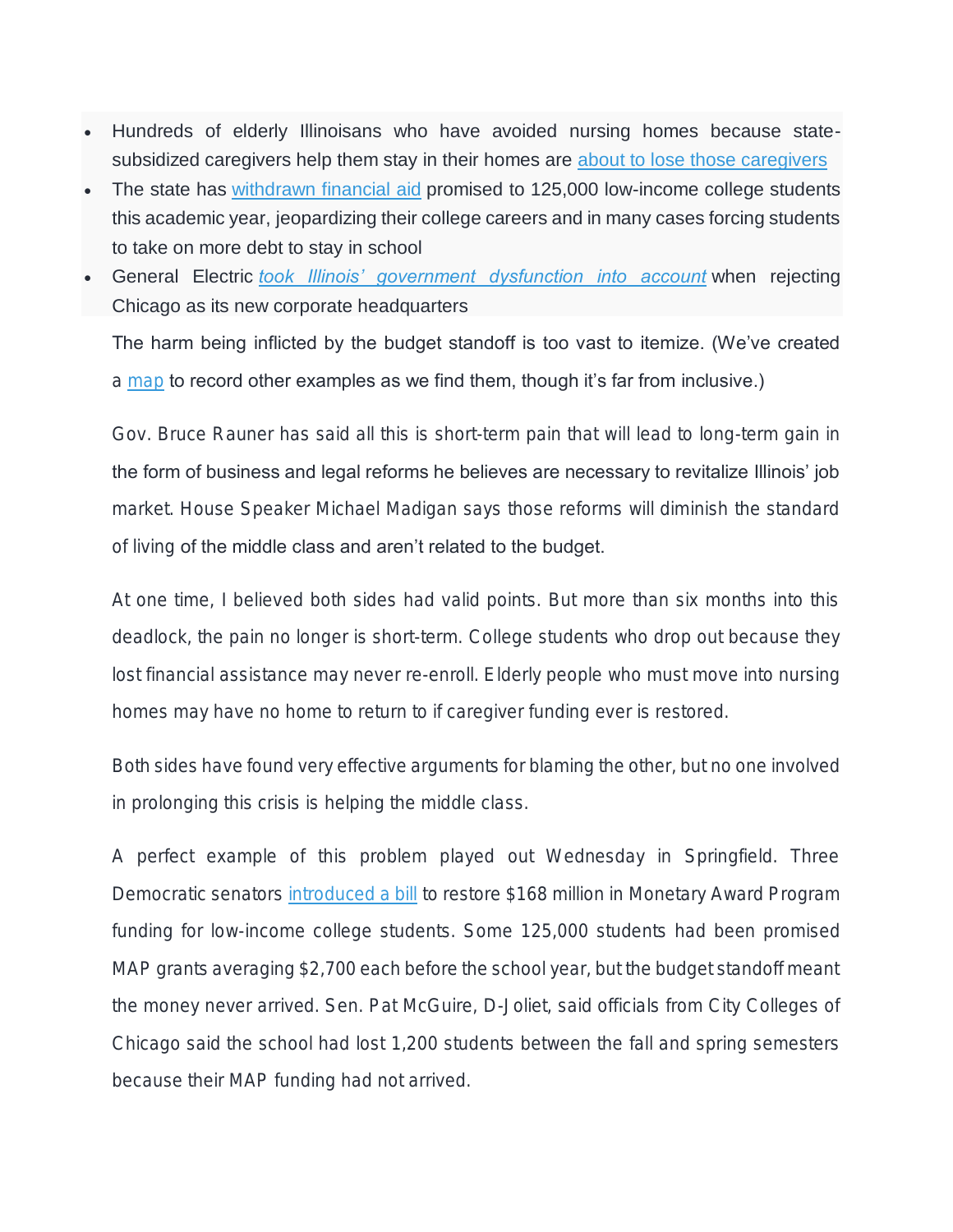The governor's office responded in a [letter](http://capitolfax.com/2016/01/13/goldberg-tie-map-grant-funding-to-university-spending-restrictions-or-reforms/) that said the administration "stands ready to work with any member of the General Assembly who wants to find a sensible and responsible way to fund MAP and higher education without triggering a cash flow crisis by tying such funding to spending reductions in other areas of GRF or one of many costsaving reforms."

The letter contained a list of eight examples of excessive and/or questionable spending by public colleges and universities — mostly dealing with administrator pay, golden parachutes and expensive perks — that might be curbed through legislation to offset MAP costs.

Interestingly, the Senate Democrats in early 2015 compiled an [extensive report](http://www.rebootillinois.com/wp-content/uploads/2016/01/Illinois_Higher_Ed_Comp_Report_Final.pdf) detailing those very excesses at Illinois colleges. Sen. Bill Cunningham, D-Chicago, said there are "four or five bills pending" in the legislative session that started this week dealing with the abuses found in the report.

"While higher education warrants a review and potentially reform, as just about every aspect of state government would seem to, we can't throw 125,000 students overboard," McGuire said.

The prospect of "long-term gain" is meaningless to a college student who'll miss the coming semester because he/she had a promised state grant snatched away. The very concept of long-term gain is a cruel hoax if the end result is a state with universities irreparably damaged by an extended state funding drought and thousands of young people who have given up hope on attending college.

The same applies if this is allowed to happen in the interest of protecting the standard of living of the middle class. Many MAP recipients need college aid because they aspire to *get into* the middle class.